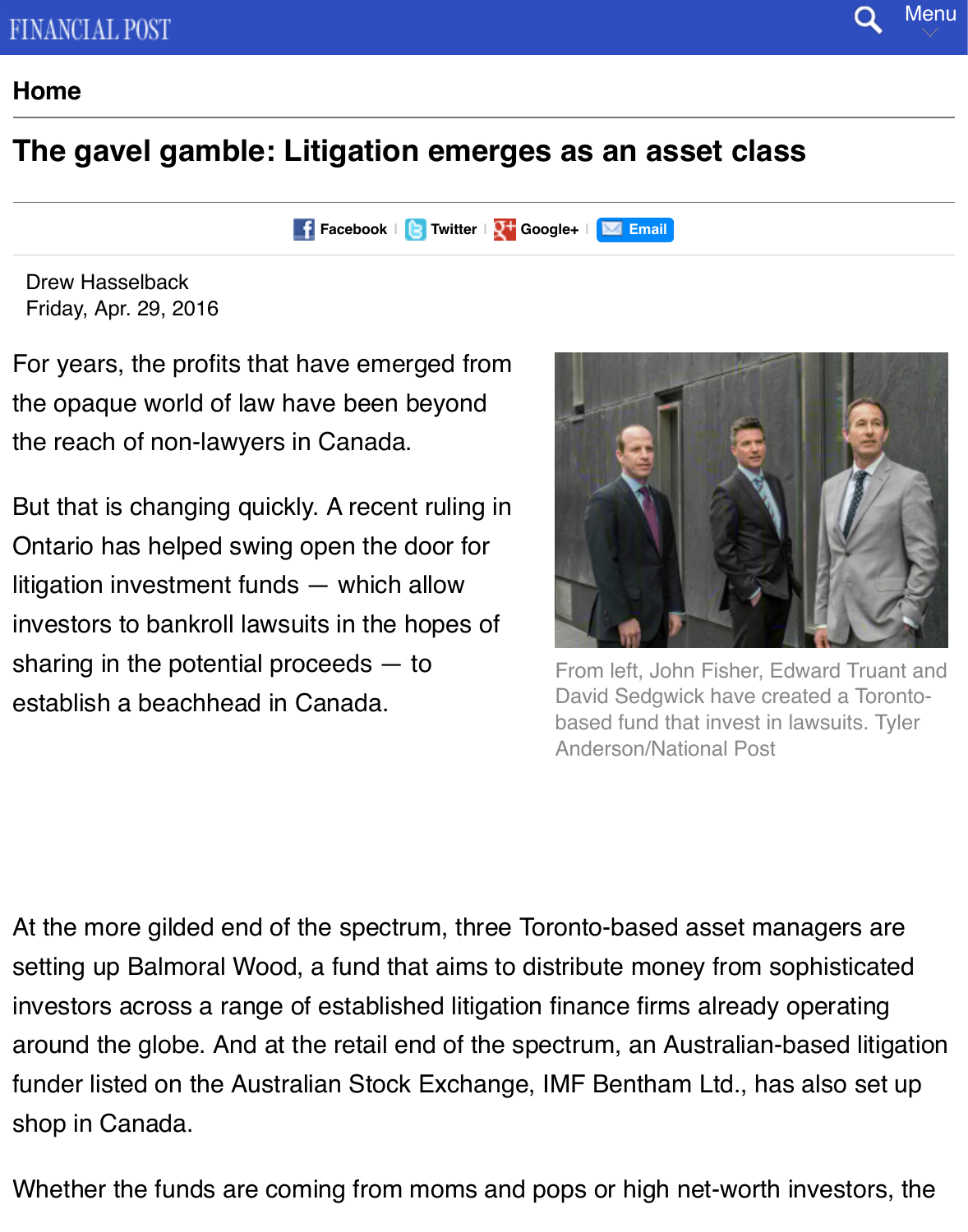concept is the same. Lawsuits are emerging as a distinct asset class, just like real estate, private equity, precious metals or stocks and bonds.

"We view this asset class similarly to private equity in the 1970s when outsized returns relative to risk were available," says David Sedgwick, one of the three principals behind Balmoral Wood. "We are at a comparable stage in the evolution of the commercial litigation finance sector."

This is a revolutionary shift. For years, it was only possible for a party to a case to fund a lawsuit in Canada. Third parties were banned from funding litigation according to something called the rule against "champerty and maintenance."

Things started to shift with the onset of class action lawsuits. Judges accepted thirdparty funding to support access to justice. Canadian law requires that losers pay a winner's legal fees. Third-party funding originally was seen as a means to insure unsuccessful class action plaintiffs from the burden of paying massive cost awards. In exchange for the protection, successful class action plaintiffs agreed to share a percentage of a settlement or judgment with the funder.

But a case last summer involving Valeant Pharmaceuticals International Inc. has taken this further. An Ontario judge recognized the access to justice is also at issue in single-plaintiff commercial cases. He allowed a British firm to provide up-front funding for a Swiss businessman's contract dispute with Valeant. He capped the amount the funder can collect to 50 per cent of any recovery.

As asset classes go, tort and commercial litigation is an exotic beast. Litigation is binary, a bet that you either win or lose. There's no dividend or interest for the funder to collect as a case winds its way through the courts. And assessing those bets can be more art than science. It seems an odd fit for the retail market, but Bentham shares (IMF/ASX) are there for all.

"We've got plenty of Mom and Dad shareholders turning up for our AGM," says Tania Sulan, chief investment officer of Bentham's newly opened Canadian operations.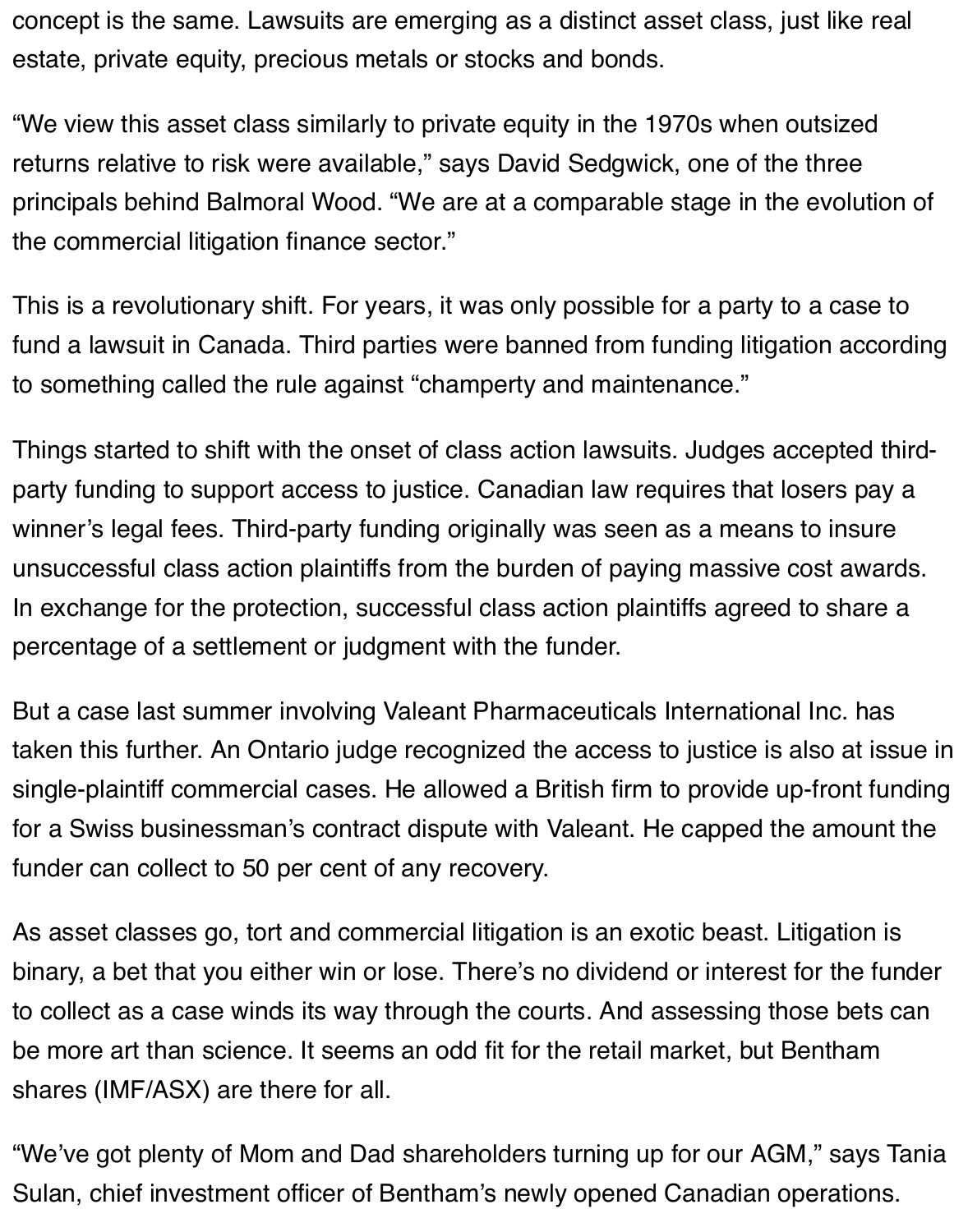"We've got a handful of cornerstone investing institutions who turn up. Then the rest are Nans and Pops who want to have a free cup of tea."

Sydney-based Bentham, which operates in the United Kingdom, Europe, New Zealand, Hong Kong and Singapore, opened its Toronto office this year.

Other global funders are taking notice of the Canadian opportunity. "We think Canada is a very interesting market. We've met with many of the major firms and are in a position to consider cases that come out of Canada," says Andrew Langhoff, a principal with Chicago-based Gerchen Keller Capital LLC.

Funders look for cases that are large enough to offer a decent cash split among the plaintiffs bringing the case, the lawyers arguing the case in court, and the funders. Sulan says that in Australia, that balance tends to result in plaintiffs recovering about 63 cents on the dollar from successful cases, with lawyers and funders splitting the rest.

Funders also take a thorough look at whether defendants have pockets deep enough to pay any settlement or judgment. "It's a waste of everyone's time, including a waste of judicial resources, if we're funding a case and we get to the end and we can't collect," Sulan says.

Yet with novelty comes risk. Balmoral Wood aims to raise funds from a mix of high net worth individuals, family offices, pension funds and institutions. The firm will then spread those funds among five to seven established litigation financiers who might have a total of 100 cases under management.

"As a fund manager, you have to think about hitting singles and doubles," says John Fisher, a principal of Balmoral. "You'll significantly increase your risk profile if you're only out to get home runs."

Diversification is a strategy employed by Gerchen Keller. The firm was established in April 2013 by two lawyers who clerked for U.S. Supreme Court justices — pretty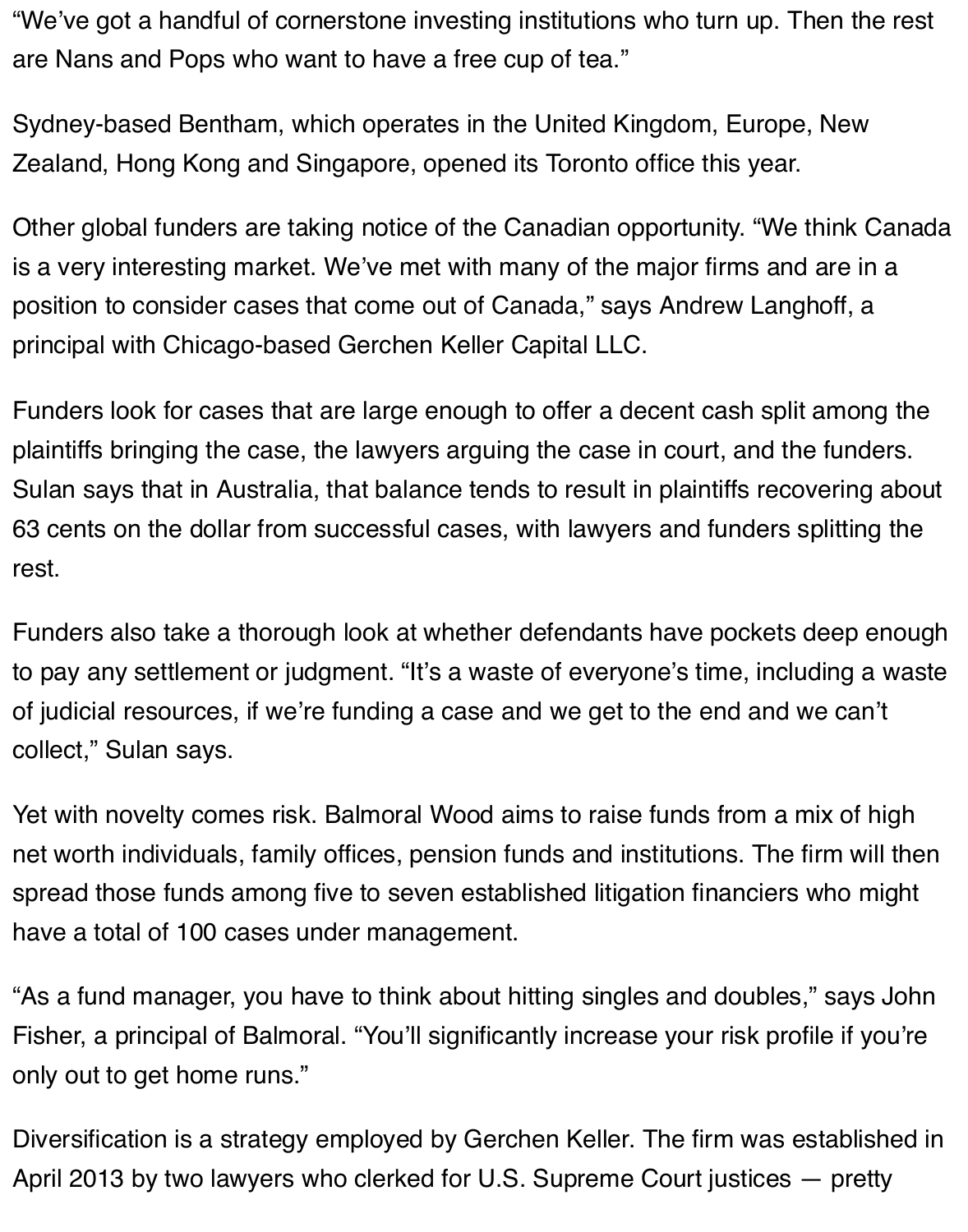much the gold standard for U.S. legal expertise — and an investment banker from Goldman Sachs. Gerchen Keller has committed \$700 million in 75 investments. Of those, 19 out of 20 have reached a successful conclusion.

"We look at litigation not just as something that gets funded, but as a corporate asset," Langhoff says.

Still, case diversification is not a complete answer. Bentham has a stellar win-loss record. It has funded 180 cases since it was established in 2001. As of Dec. 31, 2015, the mid-point of its 2016 fiscal year, some 73 per cent of those cases have resulted in a settlement or a courtroom win.

Yet the dollar values can be fleeting. Bentham reported an after tax loss of A\$900,000 on global revenue of \$26.2 million for first-half 2016. Some of the loss was due to its expansion overseas into Canada and elsewhere. The company also took hits because it funded three cases that lost in court, though appeals are underway.

The stock has been fairly volatile, trading in a 52-week range of A\$1.94 to 92 Australian cents. The stock is up more than 40 per cent since hitting its 52-week low on Feb. 16. Bentham is in the midst of shifting its strategy to focus on more low dollar value cases and away from big disputes with claims over A\$50 million.

Meanwhile, the Canadian opportunity looms. The men behind Balmoral Wood have been meeting with potential investors to raise the funds they will deploy with global litigation fund managers. Litigation funding will change the legal business, and they want to be part of it.

"We're currently speaking to local litigators about litigation finance and its applicability to Canadian cases," says Edward Truant. "We view ourselves as an agent of change in the Canadian market."

### *Financial Post*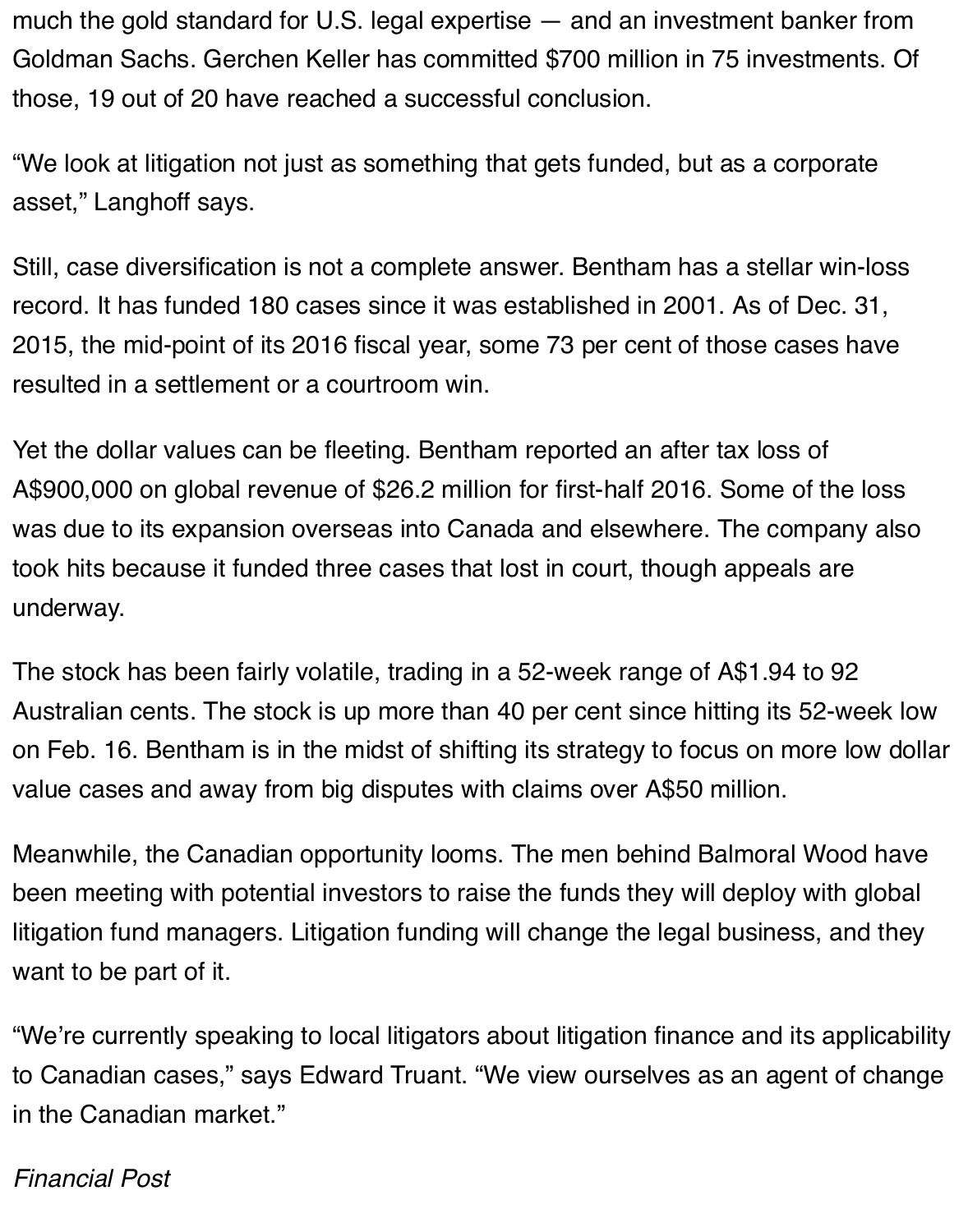### **More on [this Story](http://www.financialpost.com/m/wp/legal-post/)**

In Valeant case, Ontario judge opens the door for third-party funders to in lawsuits

How a \$900-million lawsuit is shaping the future of Canada's natural res landscape

AIMco and other investors recover more than US\$200M in class action a **Global** 

|                         | <b>f</b> Facebook $\mathbf{E}$ Twitter $\mathbf{R}^+$ Google+ $\mathbf{R}^-$ Email |
|-------------------------|------------------------------------------------------------------------------------|
|                         |                                                                                    |
| <b>Home</b>             |                                                                                    |
|                         | Search                                                                             |
| <b>Home</b>             |                                                                                    |
| <b>National Post</b>    |                                                                                    |
| <b>News</b>             |                                                                                    |
| <b>Opinion</b>          |                                                                                    |
| <b>Investing</b>        |                                                                                    |
| <b>Personal Finance</b> |                                                                                    |